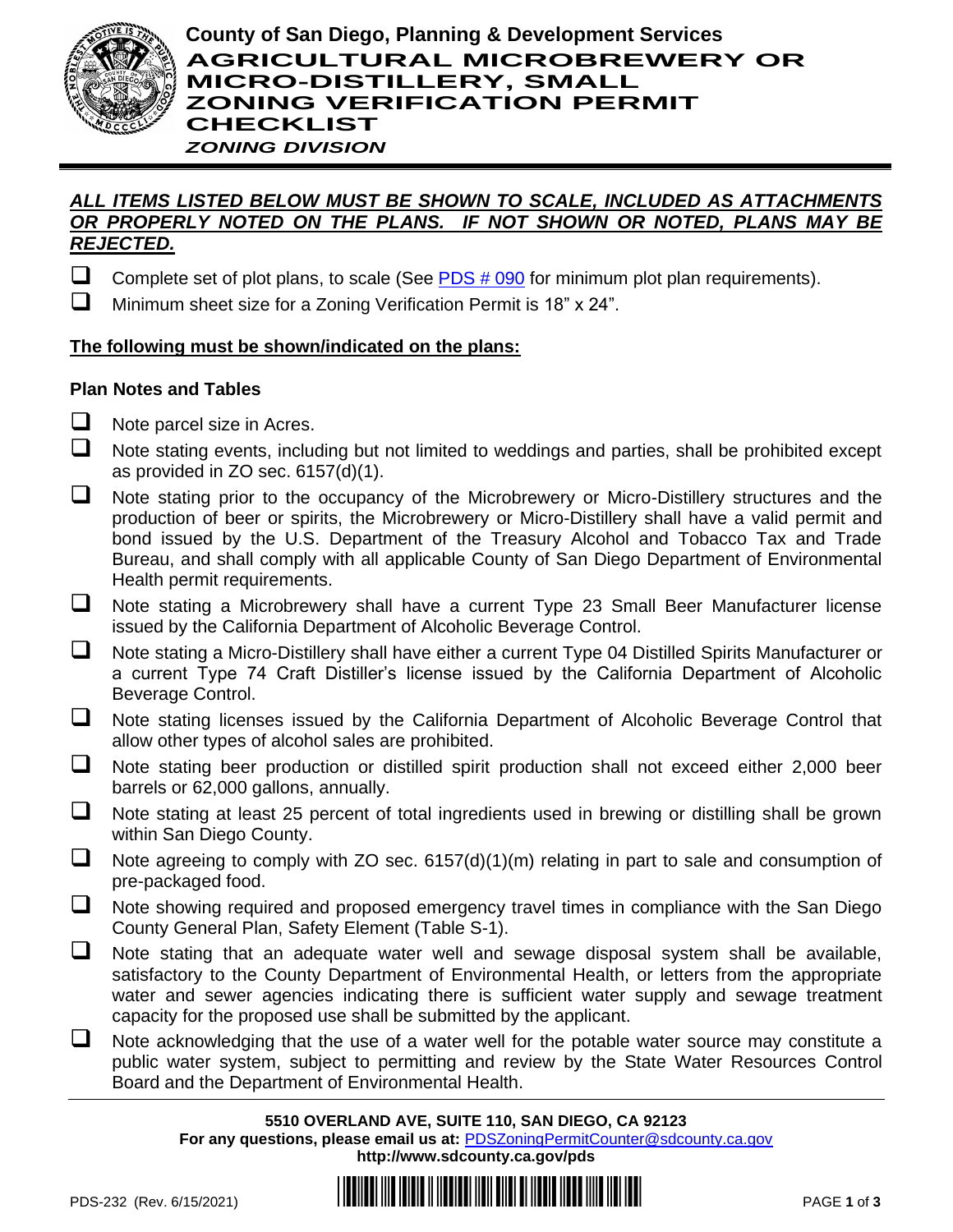

# **County of San Diego, PDS, Zoning Division AGRICULTURAL MICROBREWERY OR MICRO-DISTILLERY, SMALL ZONING VERIFICATION PERMIT CHECKLIST**

*Continued*

# **Zoning Ordinance (ZO) Compliance** Link to: [Zoning Ordinance](http://www.sdcounty.ca.gov/pds/zoning/index.html)

- ❑ Note compliance with Microbrewery or Micro-Distillery, Small pursuant to ZO sec. 6157(d)(1).
- ❑ Note compliance with Noise Abatement and Control pursuant to ZO sec. 36.401.
- ❑ Note compliance with Particulate Matter and Air Contaminants pursuant to ZO sec. 6316.
- ❑ Note compliance with Odors pursuant to ZO sec. 6318.
- ❑ Note compliance with Lighting standards pursuant to ZO sections 6322-6326.

# **Lot Requirements**

- $\Box$  Show location of a minimum of one (1) acre of the premises planted with ingredients used in the production of on-site beer or distilled spirits.
- ❑ Parcels two (2) acres gross proposed non-residential structures used for processing on-site ingredients, and producing and storing beer or distilled spirits shall be a maximum of 2,000 square feet.
- $\Box$  Parcels two (2) to four (4) acres gross proposed non-residential structures used for processing on-site ingredients, and producing and storing beer or distilled spirits shall be a maximum of 3,000 square feet.
- □ Parcels over four (4) acres gross proposed non-residential structures used for processing onsite ingredients, and producing and storing beer or distilled spirits shall be a maximum of 5,000 square feet.

# **Setbacks**

❑ The proposed structure(s) shall comply with ZO sec. 4810.

# **Access and Parking**

- $\Box$  A minimum of six (6) spaces shall be provided for facility patrons.
- $\Box$  A minimum of three (3) spaces shall be provided for facility operation and employees.
- $\Box$  Facility parking shall not be permitted off the premises.
- Parking and driveway surfaces shall not be dirt and may be Chip Seal, gravel, or an alternative surfacing material such as recycled asphalt.
- $\Box$  On-site parking shall comply with ADA regulations.
- ❑ Show all access, ingress and egress on-site.